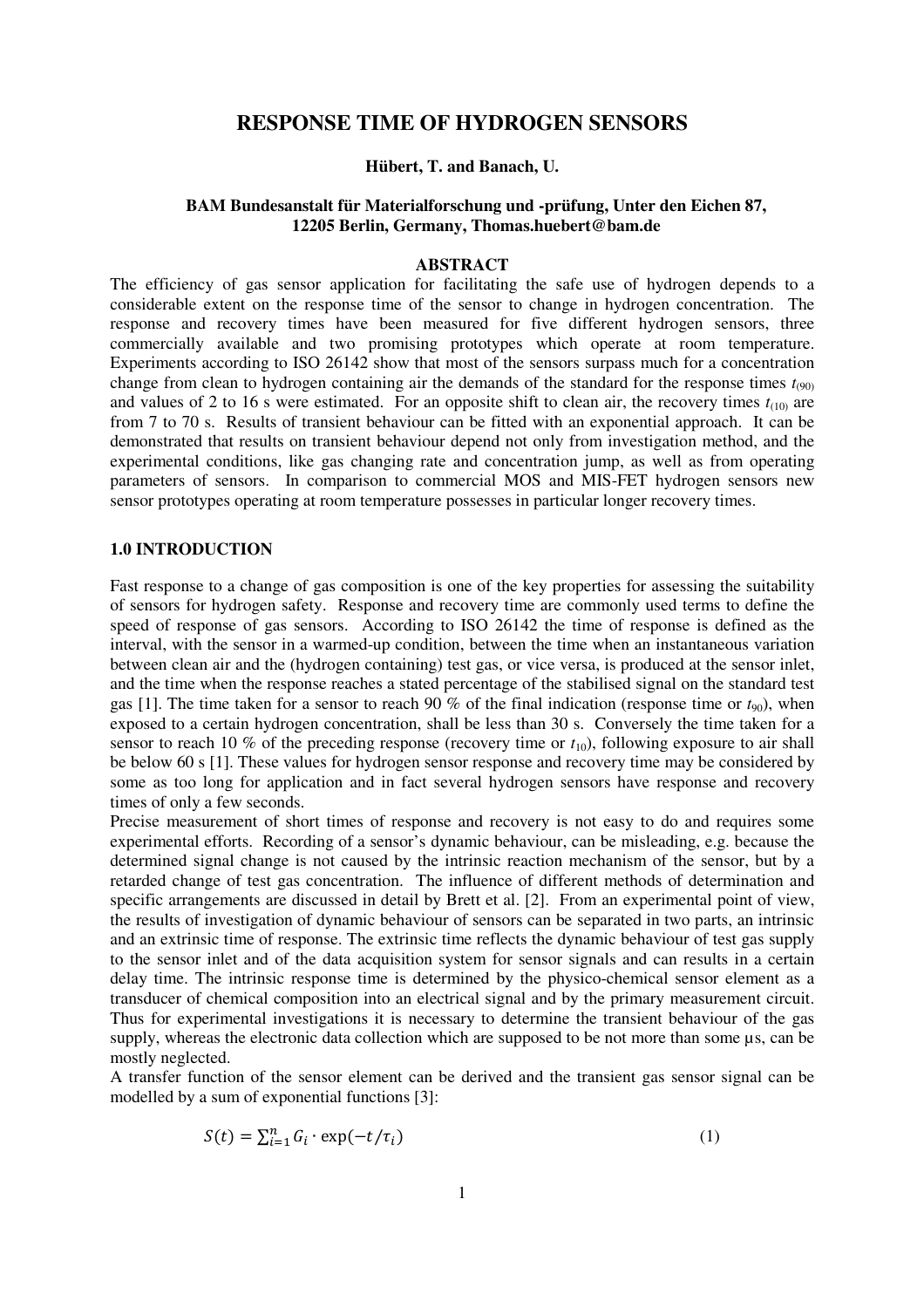For practical reasons, the number of exponential functions will be restricted. Only one function is sufficient to describe the time of response of semi conductive metal oxide (MOS) sensors, whereas for fast responding field effect sensors two exponential functions give a better approximation [4, 5]. Assuming that after a transient period, the sensor at a constant gas composition always delivers a time constant signal *S*, then due to an instant change of gas concentration the increasing or decreasing time dependent sensor response *S*(*t*) can be described as follows [6]:

$$
S(t) = \begin{cases} S_0 & t \le t_s \\ S_0 + (S_1 - S_0)(1 - \exp(-t/\tau)) & t > t_s \\ S_0 + (S_1' - S_0')(\exp(-t/\tau') & t > t'_s \end{cases}
$$
(2)

 $S_0$  and  $S_1$  are the final sensor signals before and after a change of gas concentration resulting in an increase of the sensor signal.  $S'_1$  and  $S'_0$  are the signals before and after a change of gas concentration with decreasing value of sensor signal.  $t_s$  and  $t'_s$  are the times when a change of sensor signal starts and  $\tau$  and  $\tau'$  are the respective time constants. Both functions can be used to estimate the response and the recovery time, however is has to be considered that  $t_s$  and  $t'$ <sub>s</sub> can include an intrinsic time delay of sensor response. In case that according to the definition of time of response given above, pure air is used,  $S_0$  and  $S'_0$  can be adjusted to zero and the equation is similar to transfer function of a low-pass filter.

The aim of the paper is to evaluate experimental measurements of hydrogen sensor response and recovery times in one facility under comparable conditions. We discuss the extrinsic contributions of the facility on transient response, as well as the intrinsic sensor related contributions to sensor signal response. For this investigation five different sensors are chosen, three are commercially available and are two promising sensors under development. The development of these sensor prototypes is aiming to reduce their energy consumption while lowering working temperature and detection limit. However the ambivalent impact of sensor development in relation to response and recovery time is not so evident.

#### **2.0 EXPERIMENTAL**

#### **2.1 Sensors**

Two commercial semiconductor MOS-type sensors of different performance were tested (MOS I), (MOS II). Its sensing principle is based on the change of the conductance of a heated doped metal oxide semiconductor  $(SnO<sub>2</sub>)$  thick film on a ceramic substrate due to the absorption of hydrogen. Also a sensor based on a metal-insulator-semiconductor field effect transistor was investigated, where the change of work function as a result of hydrogen absorption on a palladium thin film is exploited (MIS-FET). The investigation includes two prototypes of new upcoming sensors; a Schottky diode (RT-Diode) and a field effect based sensor (RT-FES). Both prototypes operate at room temperatures and have low power consumption which may give advantages in various applications.

#### **2.2 Sensor Testing Facility**

The measurements were made using the BAM test gas system GASI (see Fig. 1a). The facility consists of a computer controlled mixed test gas generation tool with a climate chamber for adjusting the gas temperature in the range of -40 to 180 °C and a data acquisition system using a network analyser HP 4194A. A schematic overview is given in Fig. 1b.

The test system provides independent mixing of gases together with humidification in a dynamic range of 10 to 1000 sccm/min. Gas mixing is performed via mass-flow controllers (MFC). The system is able to prepare gas mixtures containing up to four test gases, an inert carrier gas (synthetic air or nitrogen) and humidity. The humidification of the gas mixture in the range of relative humidity from 0.05 % to 99 % is based on the saturation method with a glass bubbler. The humidified carrier gas is cooled down in a gas cooler to adjust the dew point. Finally, the humidified carrier gas is mixed with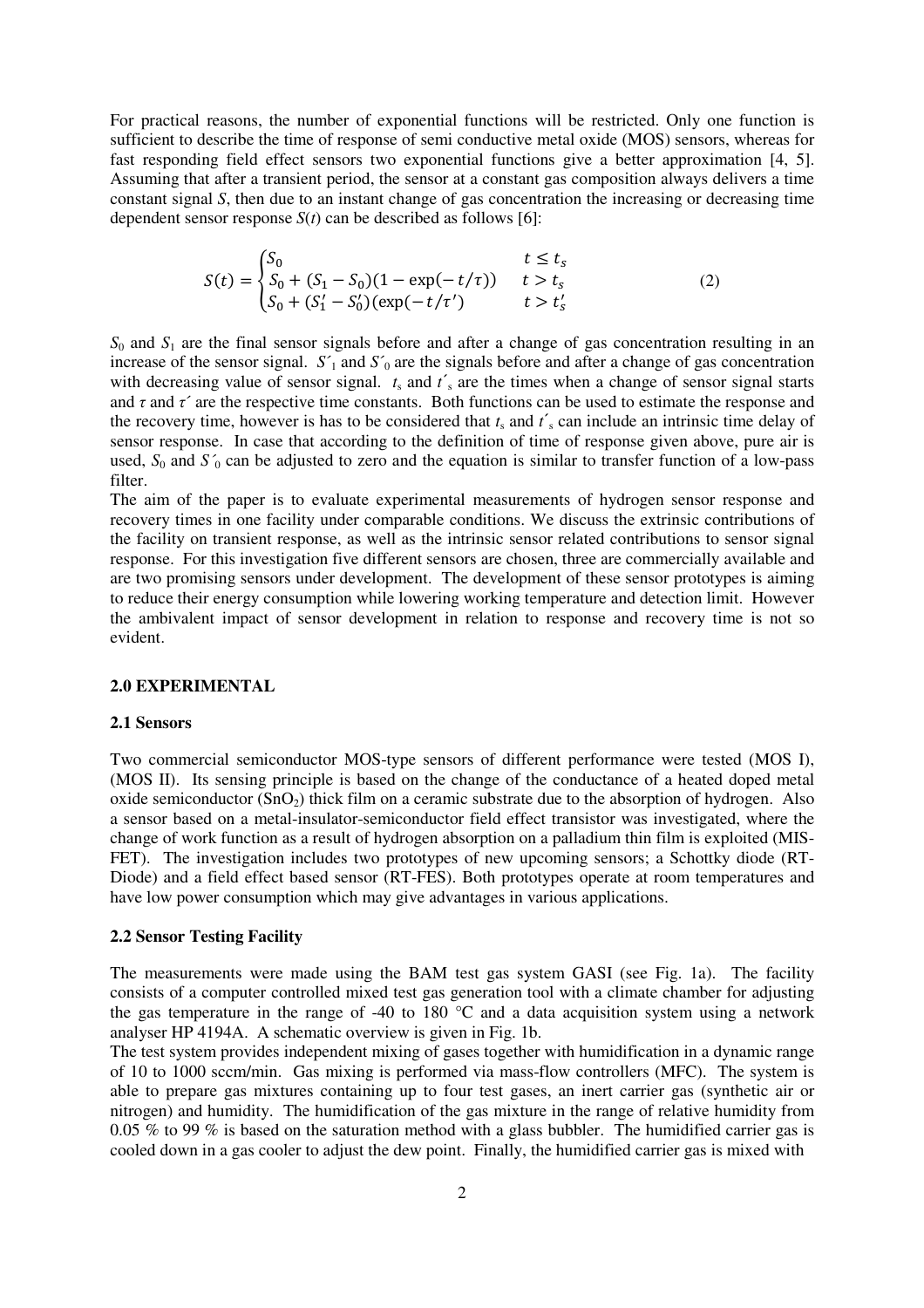

Figure 1. BAM testing facility (a - photograph, b - schema)

the test gas; dry inert carrier gas is added. Thus pure hydrogen or hydrogen containinggas mixture in air is diluted in air and in most experiments the flow is adjusted to 1000 sccm/min. The exhaust gases can be analysed by dew-point mirror hygrometer, quadruple mass-spectrometer and gas chromatograph to check gas mixing and the actual gas concentration. The stainless steel supply lines have an inner diameter of 6 mm and Swagelok connections. A personal computer controls all parts of the system via an IEEE-bus net using a programme based on LabView both for gas generation and gas concentration time test program as well as for data acquisition.



Figure 2. Dynamic test chamber for sensor testing  $(a - photograph, b - schema)$ 

Sensors were placed in a stainless steel test chamber and blown by a laminar flow (method 1). The calculated delay time of this method, which includes the time needed for switching of the gas valves and the time required to provide gas flow at the desired concentration at the sensor inlet, is 4 s. For testing sensors of very fast time of responses, a dynamic test chamber with pneumatic switching was used. The circular designed and optimized tool which has a volume of  $5 \text{ cm}^3$  is shown in Fig. 2a (method 2). The material of the test chamber is stainless steel (electro polished), combined with insulating PTFE for the sensor sockets. In order to realise a quick exchange of gases on the sensor inlet, the device provides two simultaneous streams of gas flowing alternatively to the sensor. By pneumatic switching from a gas A to a gas B rotate the sensor from one test gas concentration to another (see Fig. 2b). The delay time is at least 200 ms assuming conditions of a plug flow reactor. The sensors were tested at room temperature of  $(23^{\circ} \pm 1)$  °C.

The data acquisition which requires precise measuring tools (digital multi meter or network analyser) for sensor signals, like voltage, current or resistance was adapted to the specific hydrogen senor-type. The measuring interval was 0.7 or 1 s with a resolution of 100 ms. The use of a CAN-bus allows time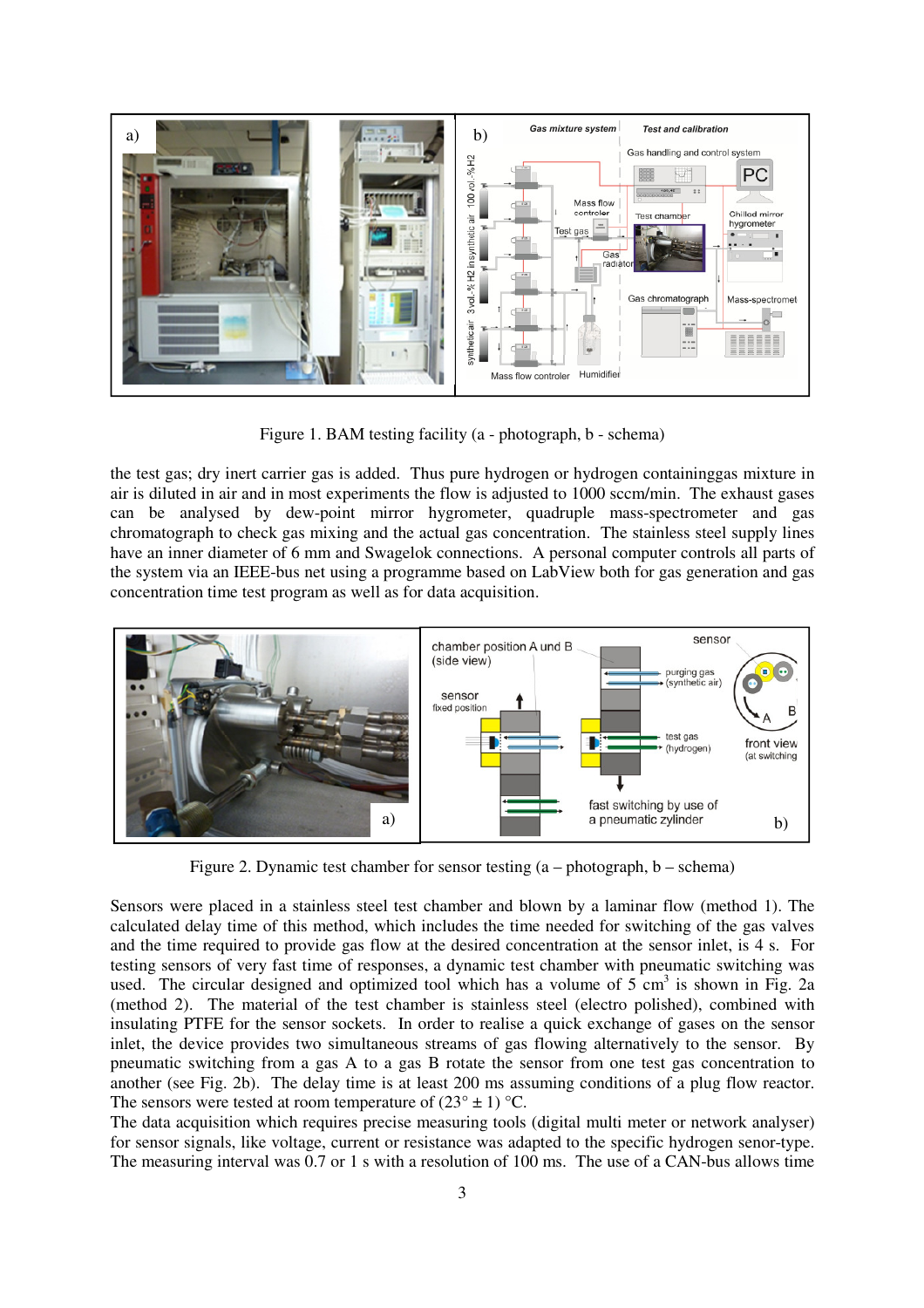intervals for data acquisition of 100 ms and a resolution of 10 ns. The data were evaluated and plotted with Excel and Origin programs and response time  $t_{(90)}$  and recovery time  $t_{(10)}$  were calculated from the sensor response and recovery curves.

# **3.0. RESULTS**

Typical response and recovery curves of a hydrogen sensor are shown in Figure 3. Even though a very fast first response can be observed, a delayed sensor signal increase or decrease is detectable. Then the signal changes rapidly; however it can demand a remarkable long time span to reach the final indication.





As a result of investigations of dynamic behaviour of the five sensors, response and recovery times were calculated taking into account the respective (extrinsic) time delay of the facility. The data were collected in table 1. Always a time interval is given because a data scattering occurs even by repeating the measurements under identical conditions and especially by variation of the concentration jump. Aging of sensor can induce an increase in sensor response and recovery times.

| <b>Sensor</b> | Response times $t_{(90)}$ (s) | Recovery time $t_{(10)}$ (s) | <b>Method</b> |
|---------------|-------------------------------|------------------------------|---------------|
| <b>MOSI</b>   | $2 - 6$                       | $10 - 12$                    |               |
| <b>MOS II</b> | $5 - 16$                      | $13 - 50$                    |               |
|               | $3.3 - 3.5$                   | $10.2 - 10.3$                |               |
| MIS-FET       |                               |                              |               |
|               | $2.1 - 2.3$                   | $6.8 - 6.9$                  |               |
| RT Diode      | $150 - 200$                   | $100 - 300$                  |               |
| <b>RT FES</b> | $10 - 15$                     | $50 - 70$                    |               |

Table 1. Response and recovery time of tested hydrogen sensors.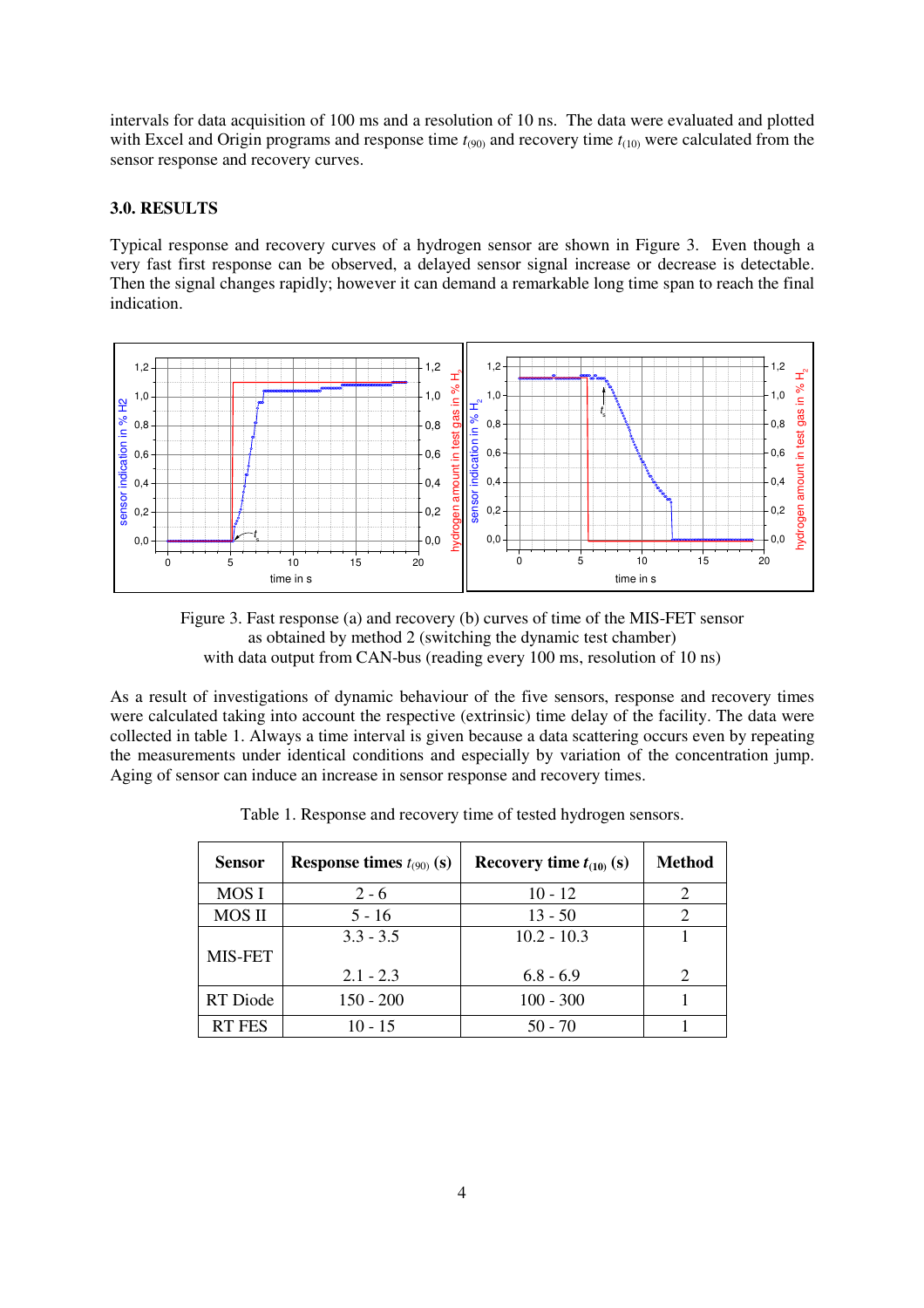### **4.0 DISCUSSION**

#### **4.1 Contributions to delay time of sensors**

A retardation of sensor signal generation is caused by several effects, here divided in three parts and illustrated in Fig. 4. First, the extrinsic time due to the electronic time constant for valves switching and time of gas flow to fill the gas pipes and the test chamber till the sensor inlet is reached. For method 1 this requires around 4 s at a gas flow rate of 1000 sccm/min. It includes also the assumption of a laminar flow and that this new gas concentration immediately reaches the sensor inlet. The extrinsic time delay for the pneumatic switching test chamber, which has a smaller volume, is only around 200 ms. The intrinsic time response of the sensor consisting of certain dead time and a continuous signal shift to final indication results from the time constant of the physico-chemical reaction on or in the sensor element and the time constant for the change of the electrical signal. This can be discussed by a diffusion based model [7]. The time constant of the primary measuring circuit of the sensor for signal transformation, amplification is assumed to be below 10 ms and can be neglected. Also the time constant of the electronic units for measurement of the sensor output and display is expected to be < 10 ms and will not be considered in the following.



Figure 4. Three parts of for time delay in sensor testing

# **4.2 Comparison with results from literature**

The compilation in table 2 shows that the obtained results on response and recovery time (see table 1) are comparable with data from literature, even though some data are little blurred. Also the quickest measurements of response time, performed with switching the pneumatic test chamber of 2.1 s to 2.3 s and 6.8 s to 6.9 s of recovery time are comparably with those times claimed by the sensor manufacturer of  $\lt 2$  s and  $\lt 10$  s (see table 2). The values for the response times given in [2] are in very good coincidence.

| <b>Sensor type</b> | <b>Response</b> | this work (s) | results from literature (s) | source |
|--------------------|-----------------|---------------|-----------------------------|--------|
| <b>MOS</b>         | $t_{(90)}$      | $2 - 6$       | 16                          | [8]    |
|                    |                 |               | $\leq 15$                   | [9]    |
|                    |                 | $10 - 12$     | 12                          | [8]    |
|                    | $t_{(10)}$      |               | $<$ 30                      | [9]    |
| MIS-FET            |                 | $2.1 - 2.3$   | $\lt 2$                     | [10]   |
|                    | $t_{(90)}$      |               | $2 - 4$                     | [2]    |
|                    | $t_{(10)}$      | 6.8 to 6.9    | < 10                        | $[10]$ |
|                    |                 |               | 9.2                         |        |

Table 2. Response and recovery time of commercial hydrogen sensors.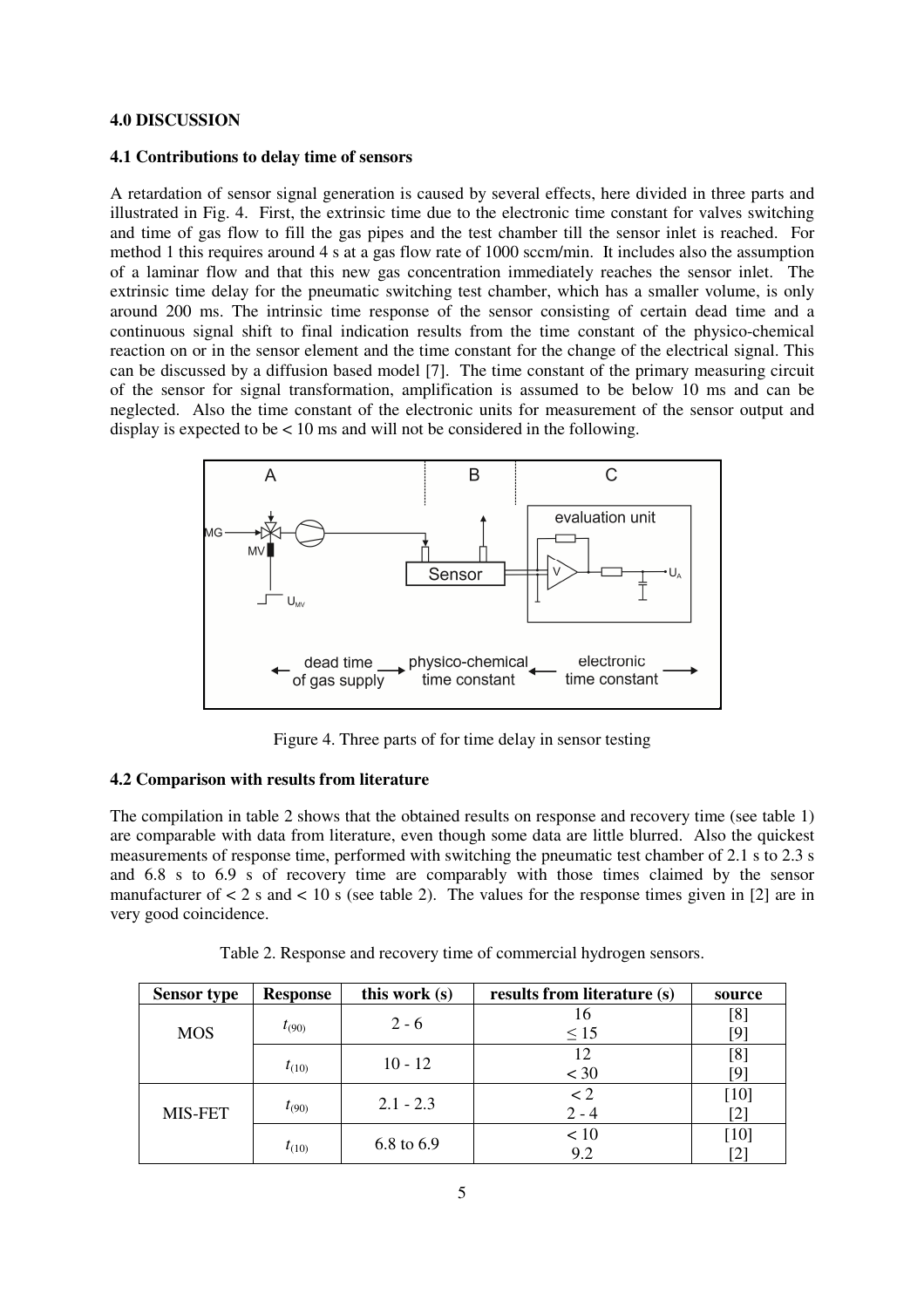#### **4.3 Influence of hydrogen concentration on step response**

Influence of gas concentration on measured response and recovery times is reported in literature [2, 4, 11]. Measurements of new MOS sensors, made as part of this work, demonstrate a faster transient behaviour and may reflect progress in senor technology development. As shown in Fig. 5, a non-linear behaviour can be observed what can be approximated with a logarithmic approach. In many cases MOS sensors show, after a concentration step, a small long time signal drift till a final constant indication is reached. This effect has a stronger influence in respect to the total signal change for lower concentration changes, which may explain the decrease of response time measured in higher hydrogen concentrations.



Figure 5. Response time versus hydrogen concentration for MOS-type sensors

# **4.4 Modelling of response and recovery time**

In order to compare the results from sensors which are delivering different signals, the following transformation according to equation 2 was performed:

$$
S_r(t) = \frac{(S(t) - S_0)}{(S_1 - S_0)}
$$
\n(3)

The normalised sensor signal for increasing and decreasing hydrogen concentration displayed in Fig.6.

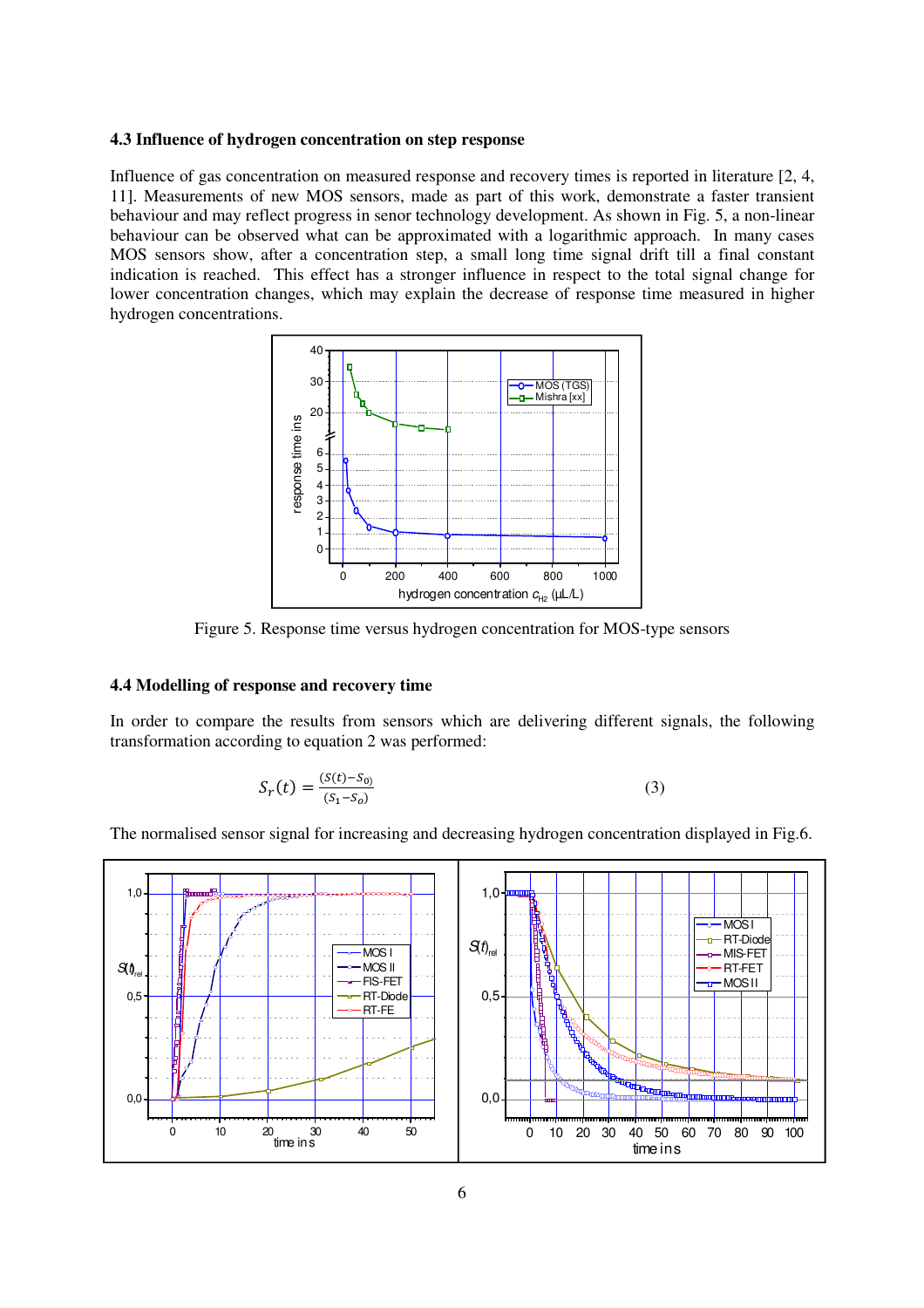# Figure 6. Time response (without sensor delay time) of hydrogen sensors for increasing and decreasing concentration

Measured data were fitted according to equation (2) and results are collected in table 3. The Parameters  $\tau$  and  $\tau'$  are the constants and characterizes the sensors signal change for increasing and decreasing hydrogen concentration. The delay time was not considered. Therefore the values for response and recovery time in table 1 are a little longer. A sufficient correlation coefficient was obtained, what may support the plain assumptions about the transfer function; however a better fit was obtained for the recovery time by using a model with two exponential functions, as already described for FET based sensors [5]. The improved approximation does not necessarily have a physical meaning and can be due to the larger number of parameters.

| Sensor         | Response time<br>$1-\exp(-t/\tau)$ |      | Recovery time<br>$\exp(-t/\tau')$ |      |
|----------------|------------------------------------|------|-----------------------------------|------|
|                | τ                                  |      | $\tau^{\cdot}$                    |      |
| <b>MOSI</b>    | $2.1 \pm 0.1$                      | 0.90 | $4.1 \pm 0.2$                     | 0.94 |
| <b>MOS II</b>  | $14.7 \pm 0.1$                     | 0.99 | $75 + 4$                          | 0.96 |
| <b>MIS-FET</b> | $1.5 \pm 0.1$                      | 0.98 | $6.3 \pm 0.6$                     | 0.91 |
| RT Diode       | $81\pm3$                           | 0.99 | 45±4                              | 0.92 |
| <b>RT-FES</b>  | $2.9 \pm 0.2$                      | 0.96 | $22.3 \pm 1.4$                    | 0.94 |

# **5.0 SUMMARY**

The tested commercial and prototype hydrogen sensors possess, with one exception, remarkable fast times of responses and recovery and fulfill the demands of ISO 26142 in this area. The investigation demonstrated the influence of the testing facility and method and experimental parameters on hydrogen sensor response and recovery time measurements. Defined experimental conditions are needed in order to obtain precise, reliable and comparable data. The shortest times of response were obtained with a pneumatically switchable test chamber. It was shown that the hydrogen concentration in which measurements were made also influences the results. The estimated values for response and recovery time indicate a different dynamic behavior of the hydrogen sensor related to their construction and sensing principle. Shortest response was yielded from field effect transistor, what may be plausible due to the decisive surface effect of hydrogen absorption on a thin film. Room temperature operation of hydrogen sensors has certainly advantages in respect to low power consumption, however the prolonged time recovery still have to be overcome. A fitting of time response data with a single exponential approach, comparable with a first order lag element, gives good accordance.

## **References**

- 1. ISO26142:2010, Hydrogen detection apparatus.
- 2. Boon-Brett, L., Black, G., Moretto, P., Bousek, J., A comparison of test methods for the measurement of hydrogen sensor response and recovery times, *International Journal of hydrogen energy,* **35**, 2010, pp. 7652-7663.
- 3. Guiterrez-Osuna, R., Nagle, H. T., Schiffman, S. S., Transient response analysis of an electronic nose using multi-exponential models, *Sen. Actuators B: Chem*., **61**, 1990, pp. 170-182.
- 4. Mishra, V.N., Agarwal, R.P., Sensitivity, response and recovery time of SnO2 based thick-film sensor array for H2, CO, CH4 and LPG, *Microelectronics Journal*, **29**, 1998, pp. 861-874.
- 5. Eklöv, T., Martensson, P., Lundström, I., Enhanced selectivity of MOSFET gas sensors by systematical analysis of transient parameters, *Analytica Chimica Acta*, **353**, 1997, pp. 291-300.
- 6. Javier G. Monroy, Javier Gonzalez-Jimenez and Jose Luis Blanco, Overcoming the Slow Recovery of MOX Gas Sensors through a System Modeling Approach, *Sensors*, **12**, 2012, pp.